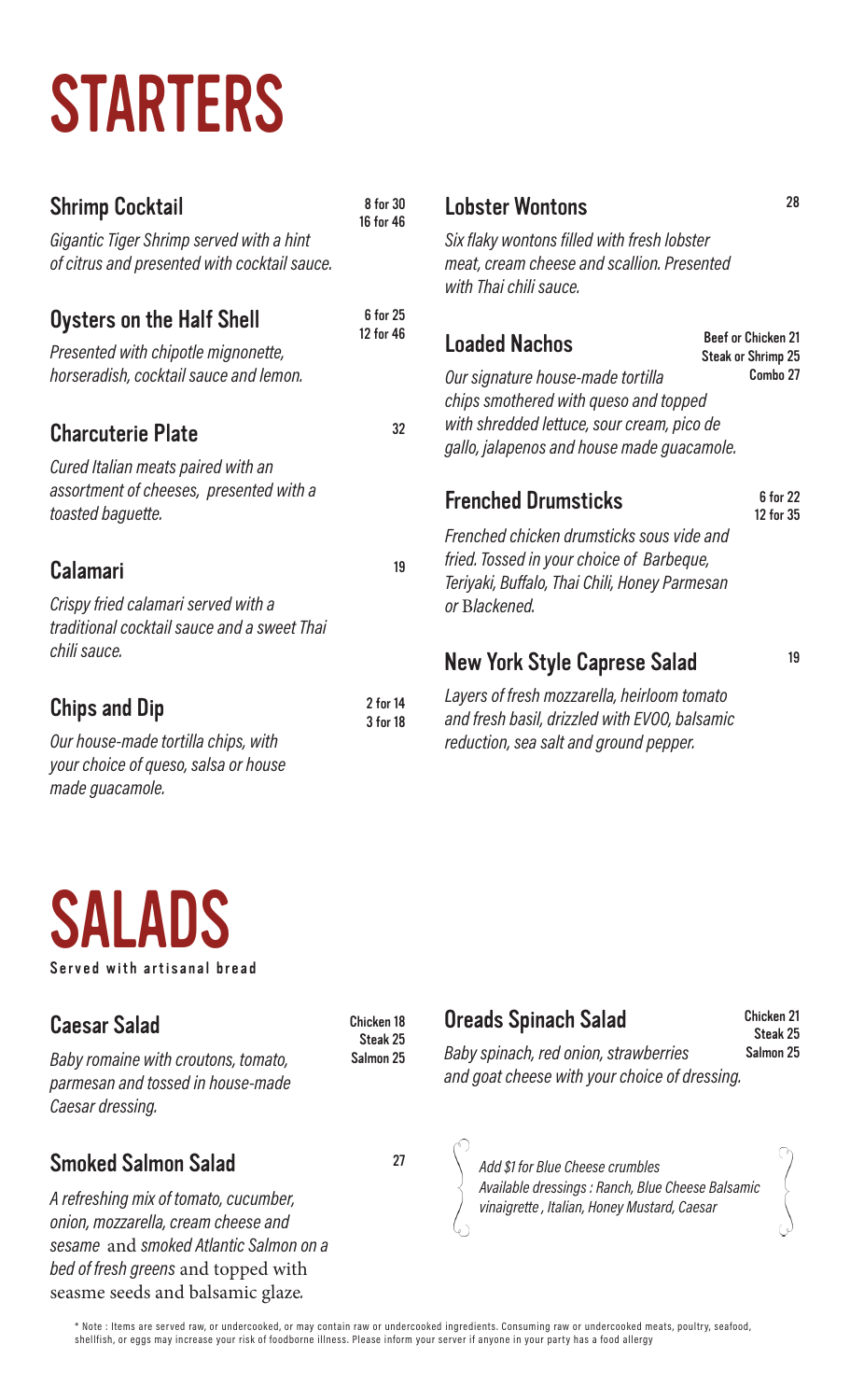# ENTRÉES<br>Add sautéed mushrooms and onions \$5

# Filet Mignon, Colorado's Best!

Tantalizingly delicious prime 8oz tenderloin filet, sous vide, pan seared and topped with garlic butter and rosemary.

#### Oreads Signature Ribeye

Our classic 16oz signature cut choice ribeye, grilled and topped with Parmesan butter.

#### Tenderloin Filet & Lobster Tail

This indulgent dish pairs our prime 8oz tenderloin filet with succulent lobster tail.

#### Prime Rib (Saturday Evenings Only)

16oz slow roasted Prime rib served with creamy horseradish and au jus.

#### Atlantic Salmon

43

41

42

Delicate and delectable 8oz Atlantic Salmon filet, seasoned, pan seared and broiled.

#### New York Strip

14oz New York Strip sous vide, pan seared and topped with garlic butter and rosemary.

<sup>71</sup> Colorado Style Skewers

Veggie or Chicken 23 Steak, Shrimp or Combo 27

34

37

Two hearty skewers loaded with green, yellow and red peppers, onion & tomato.

# HOUSE FAVORITES

#### Southwestern Fajitas

Choice of corn or flour tortillas, pico de gallo, lettuce, tomato, sour cream and shredded cheddar.

#### Pesto Linguine Chicken 25

Linguine pasta tossed in house made pesto sauce alongside a house salad and a toasted baguette.

Chicken 25 Steak or Shrimp 30 Combo 34

Steak or shrimp 30

#### Famous Lodge Tacos

#### Beef or Chicken 18 Steak or shrimp 25

Three large hard or soft shelled tacos served with pico de gallo, lettuce, shredded cheese, sour cream and salsa.

#### In-House Chicken Tenders 18

Hand-breaded and golden-fried strips of tender chicken breast served with your choice of one side.

Intimate dining with friends & family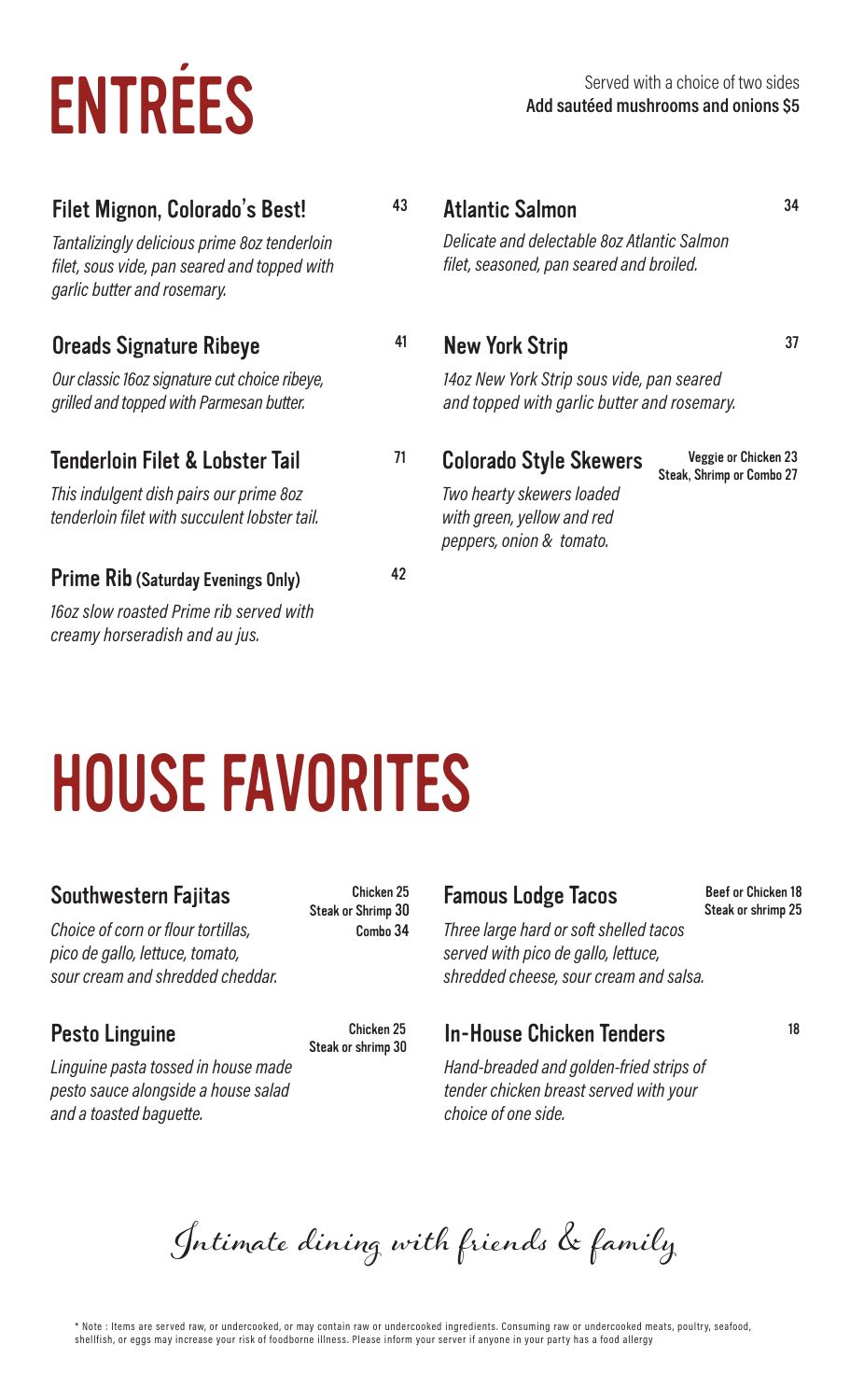# BURGERS & SANDWICHES

Served with your choice of one side. Grilled chicken or veggie patty may be substituted on any burger or sandwich

| <b>Oreads Gourmet Angus Burger</b>                                                                                                              | 18 | <b>The Kiowa</b>                                                                                                                                  | 21 |
|-------------------------------------------------------------------------------------------------------------------------------------------------|----|---------------------------------------------------------------------------------------------------------------------------------------------------|----|
| 8oz Angus patty with your choice of cheese,<br>lettuce, tomato, onion and pickle.                                                               |    | Grilled chicken, pepper jack cheese, bacon,<br>avocado, tomato and red onion served on<br>toasted sourdough.                                      |    |
| 'Shroom Burger                                                                                                                                  | 21 |                                                                                                                                                   |    |
| 8oz Angus patty topped with sautéed                                                                                                             |    | <b>B.L.A.T</b>                                                                                                                                    | 18 |
| mushrooms, swiss cheese, lettuce, tomato,<br>onion and pickle.                                                                                  |    | Bacon, shredded romaine lettuce, avocado,<br>tomato and Worcestershire aioli on toasted<br>sourdough.                                             |    |
| <b>BBQ Bacon Burger</b>                                                                                                                         | 22 |                                                                                                                                                   |    |
| 8oz Angus patty topped with bacon,<br>cheddar, barbeque sauce, lettuce,<br>tomato, onion and pickle.                                            |    | Teriyaki Burger                                                                                                                                   | 22 |
|                                                                                                                                                 |    | Grilled pineapple glazed with teriyaki sauce,<br>with swiss cheese, lettuce, tomato,<br>onion and pickle.                                         |    |
| <b>Prime Rib Sandwich</b>                                                                                                                       | 25 |                                                                                                                                                   |    |
| Shaved Prime Rib, on delicious toasted<br>ciabatta bread with onions and mushrooms<br>and swiss cheese. Served with au jus and<br>horse radish. |    | The Michaelangelo                                                                                                                                 | 25 |
|                                                                                                                                                 |    | Grilled chicken and capicola ham with<br>smoked gouda, lettuce, onion and pickles,<br>topped with a tomato aioli and served<br>on ciabatta bread. |    |

# SIDES

| <b>Brussels Sprouts</b>            | <b>Garlic Mashed Potatoes</b>  |
|------------------------------------|--------------------------------|
| Baked Potato ( <i>Loaded +S4</i> ) | <b>Seasonal Vegetables</b>     |
| <b>Curly Fries</b>                 | <b>Shoestring French Fries</b> |
| <b>Onion Rings</b>                 | <b>Sweet Potato Tater Tots</b> |
| <b>House or Caesar Salad</b>       | <b>Cottage Cheese</b>          |
|                                    |                                |